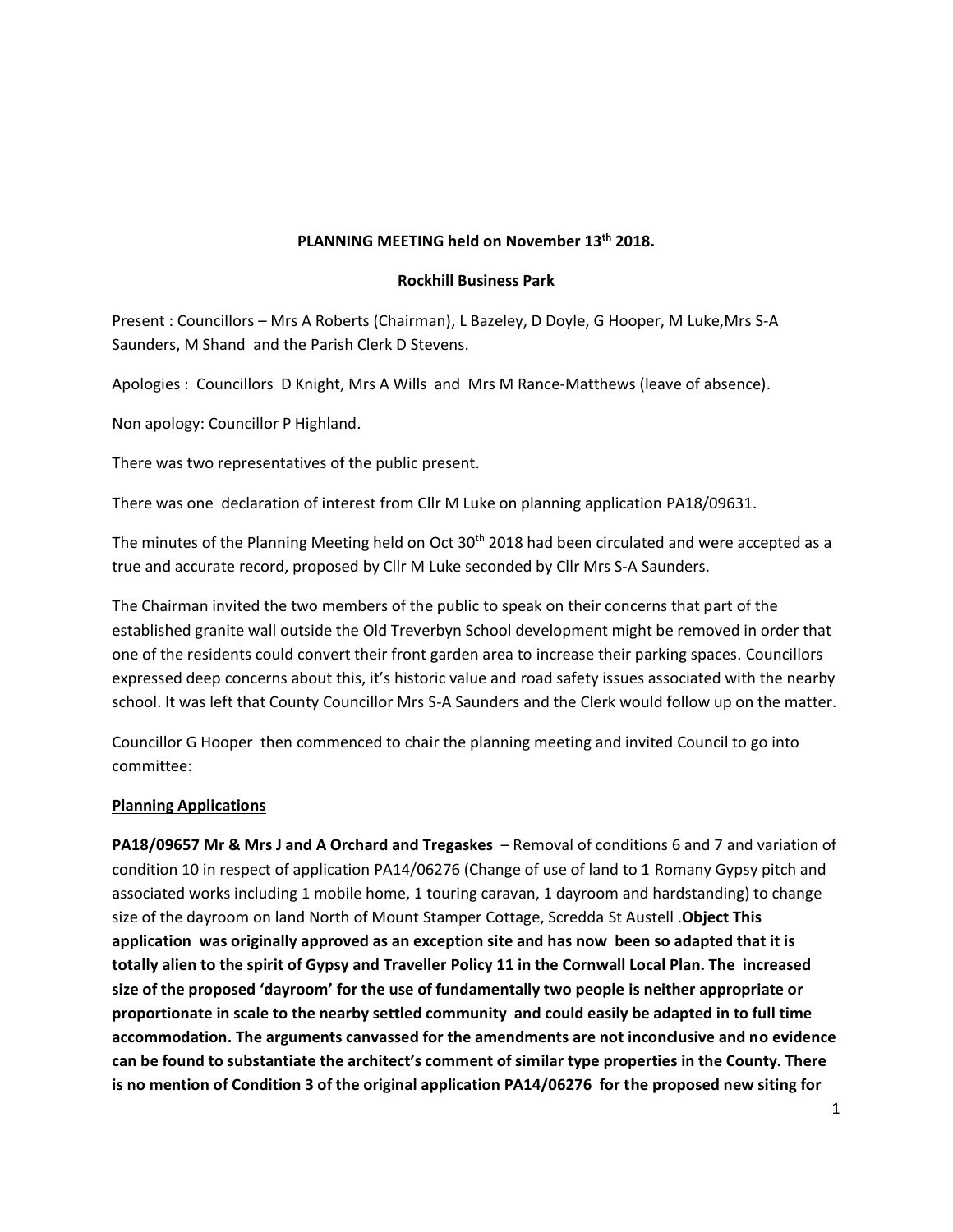**the 'dayroom' and touring caravan are not within the designated boundaries shown on the original plan. Councillors strongly object to this application and have major concerns that a precedent for further applications would be set if this should be approved.**

**PA18/09548 Miss Squires –** Outline planning permission wit all matters reserved for one dwelling with garage on land adjacent to 4 Rosevear Terrace from corner bungalow to Rosevean, Rosevear, Bugle, St Austell. **Object Recommend a site visit by the Planning Officer. Following a site visit by Councillors. Insufficient information on plans that are disproportionate to actual dimensions. Actual size of plot would be very restrictive to any type of property that would blend into current street scene. Any building would create a loss of amenity space to the garden of neighbouring No 3. Building regulations would be compromised re siting of septic tanks.** Proposed by Cllr M Luke , seconded by Cllr Mrs A Roberts . All in favour.

**PA18/07772 Mr J Meadon** -Retrospective planning permission for 3 residential caravans at Meadon Meadows, Hallaze, Penwithick, St Austell. **Object – Application is unclear as this is not residential caravans but this is part of a Gypsy/Traveller site and should be recognised as part of the allocation count status within this area. We again point out that the access lane is narrow and part of a public right of way including part of a Parish footpath. The volume of caravans is now dominating the local community landscape.** Proposed by Cllr Mrs A Roberts, seconded by Cllr M Luke. One abstension Cllr Mrs S-A Saunders.

**PA18/09057 Mr E Russell -**Change of use from shop to residential at 73 Fore Street, Bugle, St Austell. **Support – Unfortunate loss of another commercial premises in the village.** Propsed by Cllr M Shand, seconded by Cllr L Bazeley. All in favour.

**PA18/0963 Mr Williams –** Reserved matters application for appearance , landscaping, layout and scale following outline approval PA15/09218 for erection of dwelling to replace existing garage and workshop at Carclaze House, Carclaze Road, St Austell **Support** Proposed by Cllr M Shand, seconded by Cllr Mrs A Roberts. All in favour.

## **Planning applications decision**

Refused PA18/07844 Mr Loren Jenner – Erection of 2 dwellings and formation of access at The Old Dairy, Drummers Hill, St Austell (Parish Council decision object 11/09/18).

### **Emergency Items**

Discussions commenced on the Clerk's job description that had been circulated to all councillors and it was adopted and agreed that Cllr D Knight would consult with CALC to formulate proposals for review by the Staffing Committee prior to the next meeting.